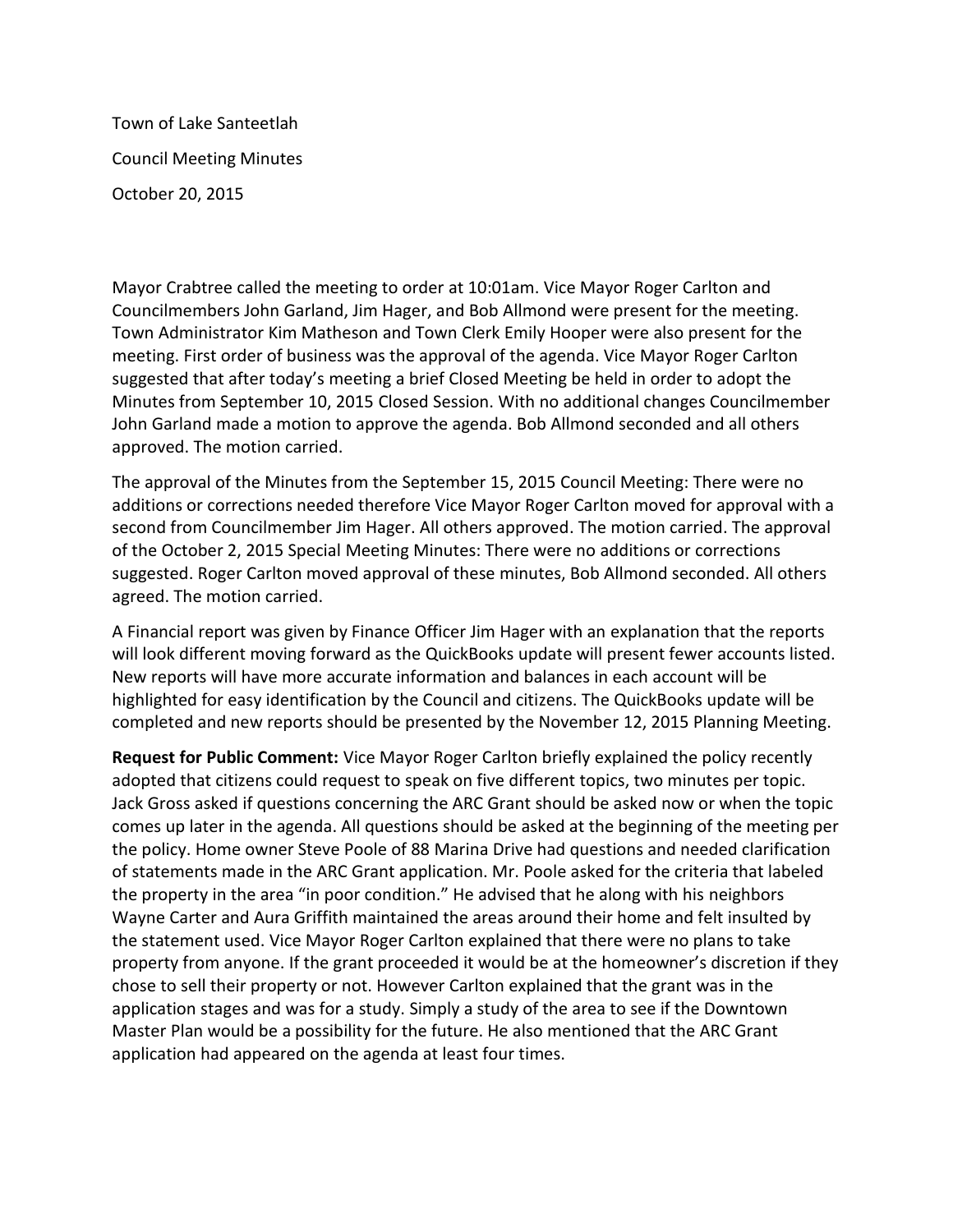Joan Humphries, now a resident of Colorado, raised in the Town of Lake Santeetlah expressed her concerns about the need for additions to such a peaceful, tranquil, private area. She asked if the Town would benefit financially from this Downtown Master Plan or what institutes the need for this when Robbinsville is only six miles away.

Connie Gross suggested that additional property owned by Rosado be looked at for the "downtown area." Vice Mayor Roger Carlton explained that an advisory committee involving home owners would be established to discuss this idea in the future but stressed that no land would be condemned for such a project. The Town Council took no action regarding the ARC Application.

## **Old Business:**

**#1 Tetra Tech Engineering Services/Status Report:** Vic DeMato, representative of Tetra Tech, responded to the questions identified from a previously submitted summary regarding responsibility for certain elements of the work. A conference call will be scheduled within the next week including Sewer Study Committee members so that work may proceed.

**#2 Mary Williams of 834 Sequoyah Trail/Remodeling Project:** Vice Mayor Roger Carlton provided a brief explanation of the project. Both parties were present to speak on their behalf. John Garland stated that due to conflict of interest he should not vote on this item. Vice Mayor Roger Carlton made a motion that John Garland be excused from the vote on this issue. Councilmember Jim Hager seconded. All others approved, the motion carried.

Mary Williams expressed her desire to enclose an existing deck and update aging areas of her home and assured that no part of the new construction would exceed the property line. Councilmember John Garland who would be the builder on the project explained there would be no encroachment on the property line including the roof line and the gutters.

Jane Jett, owner of the neighboring property stated that the existing deck is over the property line. Ms. Jett provided pictures to help explain her argument. When the house was constructed in 1967 there were no rules or codes requiring a 10 foot setback therefore this home is built close to the property line. However, Ms. Jett argued that the setback was ignored in 2001 by the Town Council and the Williams house not only exceeds the setback but also the property line. Ms. Jett stated that allowing this addition would be grounds for a lawsuit.

Vice Mayor Roger Carlton read section 1101.03 (c) (Att 1) of the Building Code confirming that this addition according to the Code is permissible.

Councilmember John Garland assured Jane Jett that as the builder that there would be no encroachment on her property nor damage done. If this occurred it would be removed and fixed at his expense. After both parties were heard as well as people in the audience, Mayor Crabtree asked if anyone else wished to speak. No one asked to further respond. Vice Mayor Roger Carlton made a motion that the projects submitted by Mary Williams be approved subject to: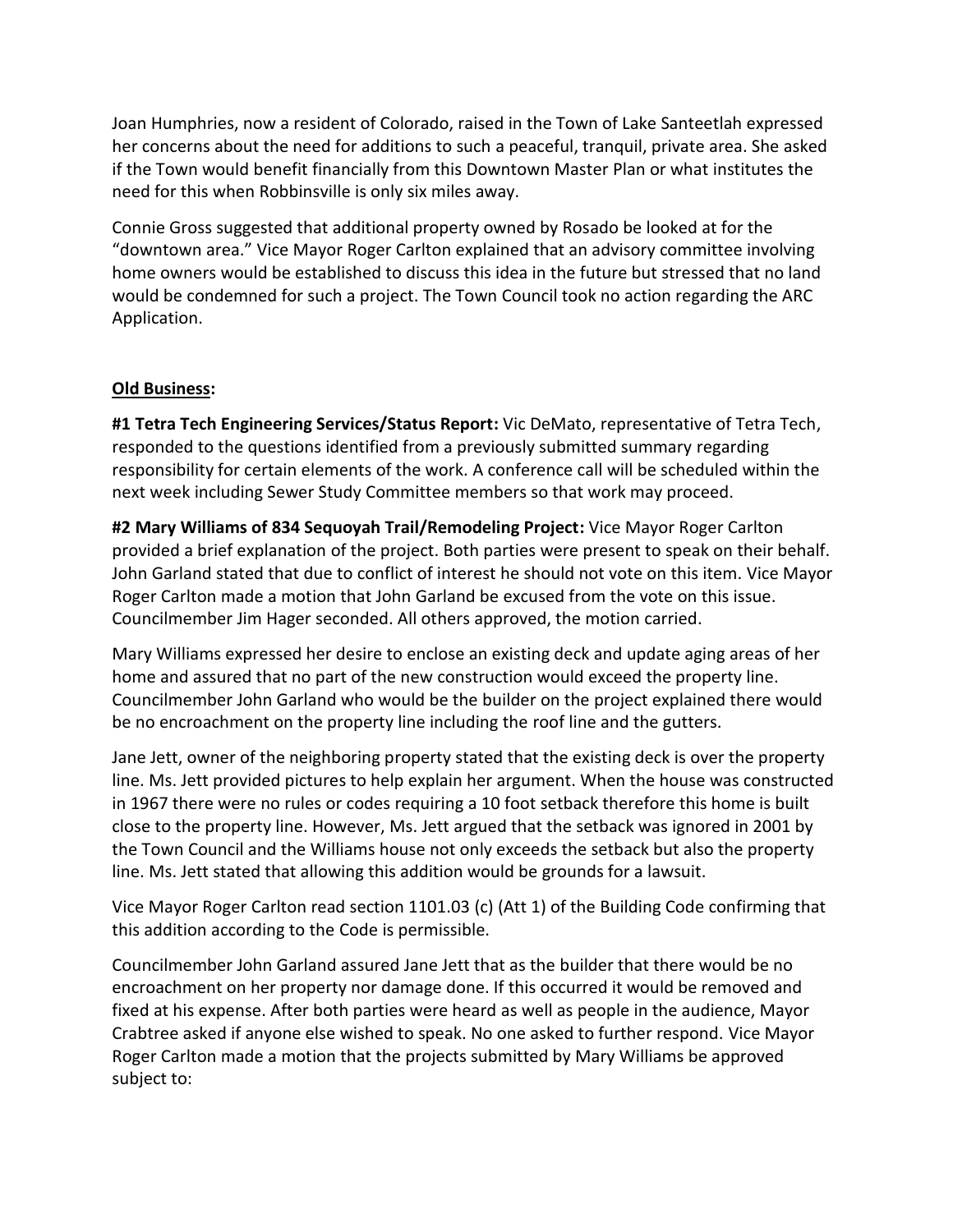- 1. An independent licensed surveyor must certify that the project does not exceed the property line in any manner based on the final buildable plans to be submitted to the Town Administrator and prior to the initiation of construction.
- 2. An independent licensed surveyor must certify that the project to the outer edge of the gutter and any other appurtenances does not exceed the shared property line prior to the request by the owner for either a Temporary Certificate of Occupancy or a Certificate of Occupancy.
- 3. The exposed drainage pipe must be buried at the expense of the project owner.
- 4. Should the Jett's or a future owner apply for a building permit this approval does not limit their ability to apply for use of the setback contiguous to the property line subject to any limitations for life safety imposed by any governmental agency.
- 5. The builder shall take all necessary precautions to protect trees on the Jett's property, shall install a run-off barrier and shall daily clean the property of trash.
- 6. A copy of this approval shall be provided to the Graham County Building Inspector and the Graham County Register of Deeds to be made a part of the record of Graham County.

The above motion was seconded by Councilmember Jim Hager. A roll call vote was held and Vice Mayor Roger Carlton, Councilmembers Jim Hager and Bob Allmond all voted in favor. Mayor Bob Crabtree was not required to vote since there was no tie.

**#3 Terri Phillips of Hometown Tax/Progress for New QuickBooks Program Update:** Town Administrator Kim Matheson explained the on-going process of updates and improvements of the new accounting system. Terri Phillips suggested that the computers be networked by a new server. This would allow staff to work together at the same time at different locations. Mayor Crabtree asked that we review different options including possibly using the cloud as back-up.

**#4 Regional Library Status:** Vice Mayor Roger Carlton provided an update regarding the recent meeting of the Regional Library Board. The Council had previously determined to withdraw from the Regional Library with great reluctance. Carlton will be attending the upcoming meeting of the Regional Library Board at the Graham County Library along with any others interested. Vice Mayor Roger Carlton suggested that the Town simply "keep a steady path" and see what occurs in the near future with the issues expressed in a letter previously sent by the Town to the Regional Library Board.

**#5 Grass Cutting on Old US129 Entrance/Award of Bid for summer 2016:** After opening two bids, the project was awarded to the lower bid from Williams Lawn Service for \$125.00 per cut. This price included signs needed for roadway safety. Vice Mayor Roger Carlton moved to award the service to Williams Lawn Service subject to budget review of availability of funds in 2016. Councilmember John Garland seconded and all others approved. The motion carried.

**#6 FY 2014/15 Audit Adoption:** The audit was submitted by CPA Joe Turchetti and after review Councilmember Jim Hager moved to adopt the audit for FY 2014/15. John Garland seconded. All others approved. The motion carried.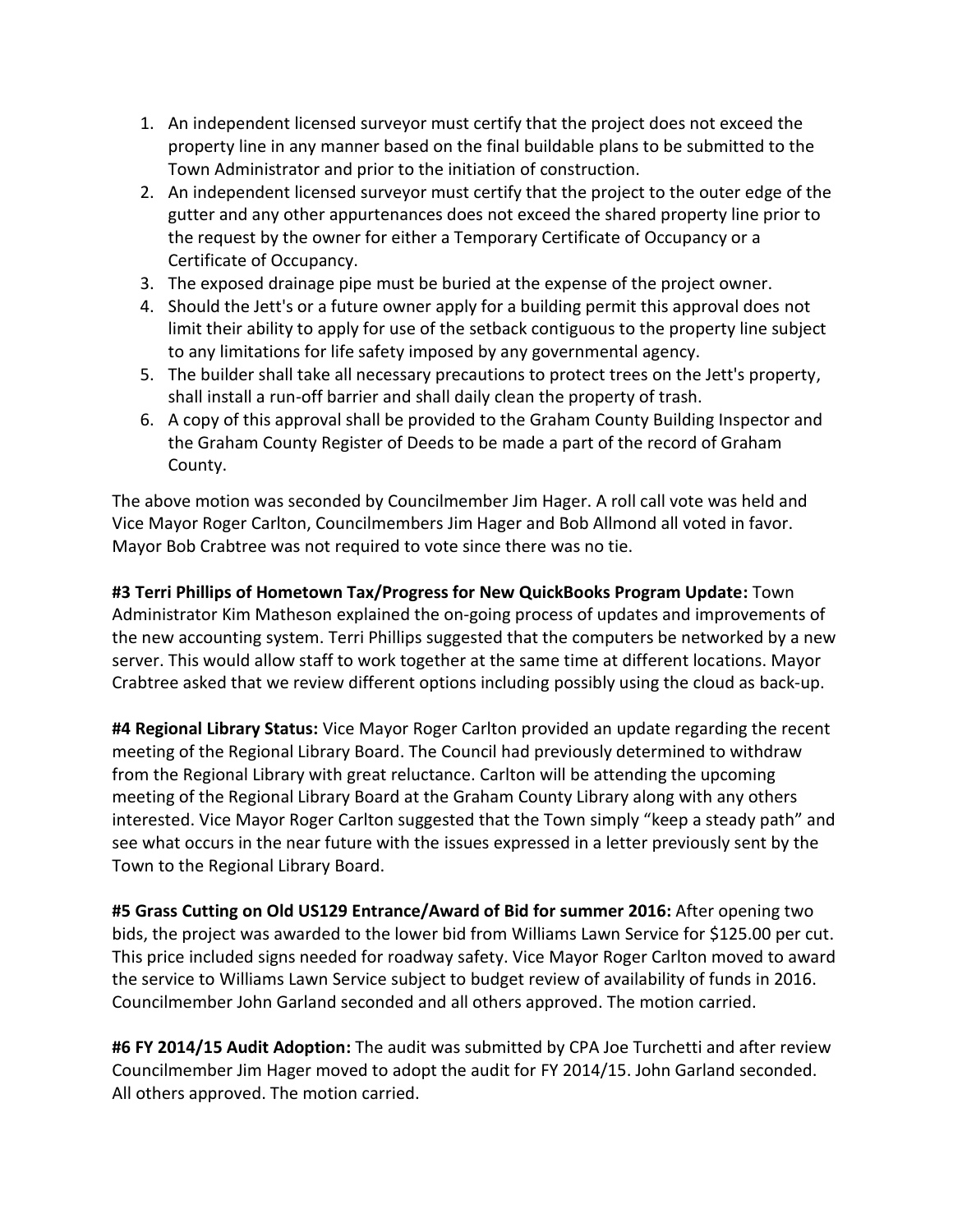**#7 Review of Water Meter Specifications from McGill Associates:** Town Administrator Kim Matheson spoke with McGill representative Harry Buckner about preparing the bid package for new meters adding the cost for installation. Vice Mayor Roger Carlton suggested that the bid be prepared in segments requiring the price for new meters and the price to install. Then the Town could compare what it would cost for the Town to install the meters with a contractor or with our own staff. Also the bid could be structured to determine if the project would have a cost increase if phased over a two year period. Councilmember John Garland recommended that an estimate be included in the bid documents for replacements of leaking valves to ensure that the valves would be replaced upon discovery of the leak during installation. Vice Mayor Roger Carlton made a motion to proceed with the bid process using the various segments as discussed. Councilmember Bob Allmond seconded. All others agreed. The motion carried.

**#8 Storm Cleanup Reimbursement Status:** The Town received a check from the State of North Carolina for \$36,121.88. The full amount was deposited into the Loan Proceeds checking account to reimburse a portion of the \$45,000 previously advanced. Councilmember and Finance Officer Jim Hager explained there were two elements to the Storm Cleanup funds as well as other financial needs during July 2015 since tax revenues would not be received until later in the fiscal year. \$33,000 was withdrawn from the Reserve/Money Market account and \$45,000 from the Loan Proceeds Account. The \$8,878.12 balance would be paid back to the Loan Proceeds Account from the General Fund right away to have the loan paid back in full. Vice Mayor Roger Carlton suggested that we pay back the balance of the \$33,000 advance from the Reserve Money Market Account when tax revenue comes in later in the year. The Town Council agreed with this recommendation.

**#9 Status of Downtown Master Plan ARC Grant:** This application was discussed earlier during Public Comment. Vice Mayor Carlton stated that ARC had acknowledged receipt of the application.

**#10 Land Use Plan Clarifications Update:** The approximate 45 page document has been rewritten and updated in cooperation with the Town Attorney Ellen Davis. The process of adoption according to State Law requires an advertised Public Hearing. Copies of changes would be available at Town Hall. The proposed schedule is to hold a workshop in November 2015. According to Ellen Davis the Public Hearing for the updated Land Use Plan should be held during the Regular Meeting on December 15, 2015. During the hearing, formal adoption may be postponed to a later date when more residents return. Vice Mayor Roger Carlton made a motion to move forward with the workshop and the Public Hearing. Councilmember John Garland seconded. All others approved. The motion carried. Town Administrator Kim Matheson will check dates for the workshop with the Councilmembers and announce the workshop date.

**#11 Election at Town Hall:** The Council election will be held on November 3, 2015 at Town Hall. Town Hall will be closed that day.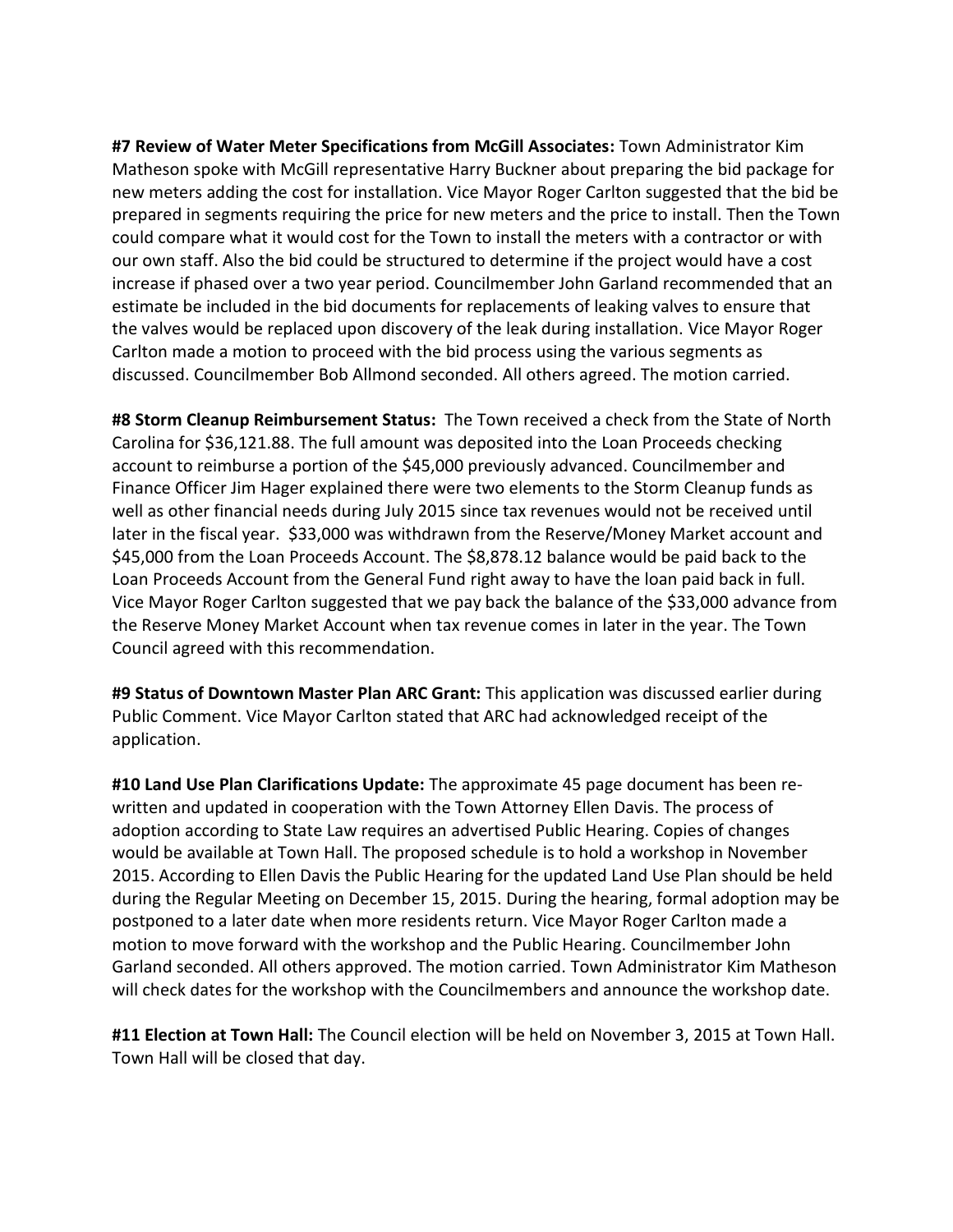## **New Business:**

**#1 Transition of New Town Website:** The transition to the new website has exceeded the time expected by staff and committed completion date promised by the service provider. Mayor Crabtree suggested that another provider be researched. Town Administrator Kim Matheson will contact Jack Stewart and advise him if the new website isn't up for the public to view by the end of the week we will be looking elsewhere.

**#2 401K Proposals:** Three bids were received and opened during the October 15, 2015 Planning Meeting. Councilmember John Garland will determine which of these will be best for the three employees of the Town. A meeting will be scheduled with the proposers and a recommendation given during the December 2015 Council Meeting.

**#3 Outsource of Payroll:** Outsource of payroll was highly recommended by the auditor. Bids were requested and United Community Bank had the lowest bid of the two received. According to UCB payroll can be set up by the first pay period in November 2015. Vice Mayor Roger Carlton moved approval for UCB to begin providing payroll service. John Garland seconded. All others approved. The motion carried.

**#4 Refund of Construction Bond for Jack Gross:** Vice Mayor Roger Carlton moved approval for refund of \$76.00 to Jack Gross. Councilmember Bob Allmond seconded. All others approved. The motion carried.

**#5 James Case 740 Cherokee Trail Building Application:** Councilmember John Garland explained a small encroachment for a three foot decorative structure over the garage. Garland asked that he be excused from the vote after explanation of the project as he will be the builder. Vice Mayor Roger Carlton moved approval for John Garland to be excused. Bob Allmond seconded. All others approved. The motion carried. The fee and bond has been paid therefore Carlton moved approval of the application subject to notification of the neighbor. Jim Hager seconded. All others approved. The motion carried.

**#6 Kudzu near Aura Griffith Property on Black Bear Trail:** Aura Griffith was present to express her concerns about the large amounts of kudzu growing near her property. Vice Mayor Roger Carlton suggested that the Town assist Aura in the preparation of a letter to neighbor David Boulay asking if the kudzu on his property could be removed at Aura's expense before it moves onto her property.

**#7 Response from State of North Carolina regarding Jack Gross' complaint of Building Application Fee:** Vice Mayor Roger Carlton gave a brief explanation regarding the complaint from Mr. Gross to the State of North Carolina. An email response from Barry Gupton, State of North Carolina Building Official explaining that the Graham County building review and Santeetlah's building review were different processes and that Mr. Gross should discuss his concerns with the Town Council. Mr. Gupton's e-mail is made a part of these minutes (Attachment 2)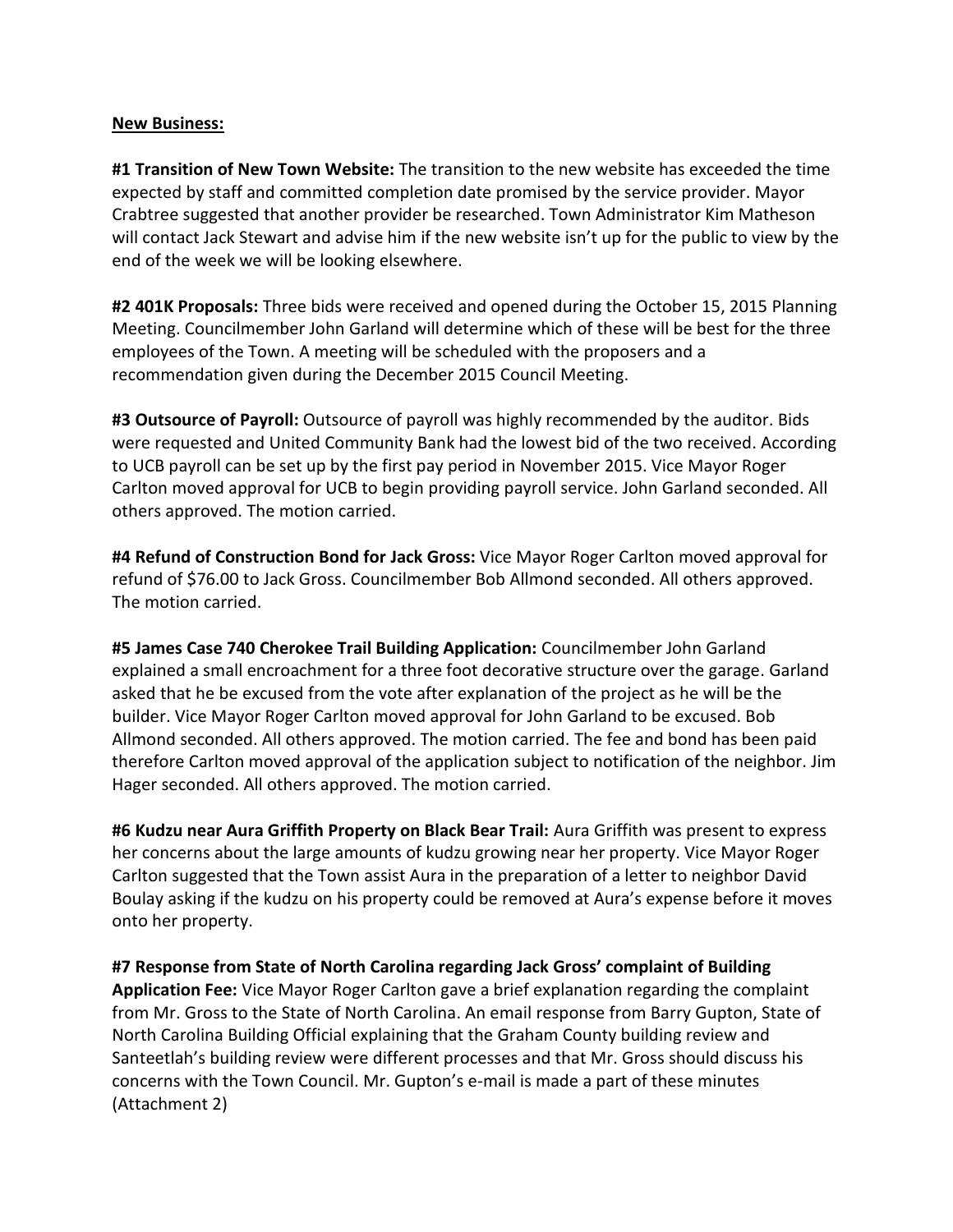## **Discussion Items:**

**#1 Candidate Forum October 24, 2015:** All questions are due to Moderator Dick Eyestone by Wednesday October 21 at 12:00 noon. The Forum will be held at Town Hall from 3:00-5:00pm on Saturday October 24, 2015.

**#2 2015 Town Directory Update with Ads from Local Businesses:** Town Administrator Kim Matheson spoke with Miranda Buchanan. The Directory should be completed by the end of October. A draft will be presented for review before they are published. 200 copies will be printed after any changes needed are made.

**#3 Report on Past Due Water Bills/Draft Policy:** Councilmember Jim Hager provided an update that approximately \$2000 has been collected in past due water bills. A breakdown of the charges include a \$95.00 annual surcharge per year due from lot owners or residents with wells. The usage rate per thousand gallons is \$3.00 effective July 1, 2015. Those with meters are charged an \$80.00 per quarter service fee and \$23.75 for quarterly surcharge plus usage. All property owners with buildable lots should pay the annual fee, but those with unbuildable lots will not pay. Hager suggested in order to simplify these charges in the future that a connect fee be paid when ready to hook up rather than an annual charge for those using no water to eliminate inconsistency. The new water policy encourages that a new valve be in place by the homeowner between the meter and the home. Not using the valve at the meter as the shut off valve during the off season however it is not prohibited. Vice Mayor Roger Carlton moved to adopt the new policy subject to the Town not being responsible for defective valves. Bob Allmond seconded. All others approved. The motion carried.

**#4 911 Re-addressing update:** 37 more signs are needed to complete the project. Town Technician Eric Hayes reported that all posts are in place and ready when signs are received. Eric Hayes will contact Larry Hembree concerning new road signs needed throughout the Town.

**#5 Money Market Account at First Citizens Service Charge:** A service fee is being charged by First Citizens due to the balance being lower than the \$25,000 minimum required to avoid the service fee. Vice Mayor Roger Carlton moved to change the account to a savings account to avoid any service charge. Councilmember Jim Hager seconded. All others approved. The motion carried.

**#6 Response Letter from Jack Springer of Malibu Boats:** After review of the response letter received by Jack Springer it was decided than an additional letter be sent re-enforcing the requests from homeowners. Vice Mayor Roger Carlton offered to draft the letter to Jack Springer, President of Malibu Boats for Mayor Crabtree to send.

**#7 Draft Codification Study Discussion:** Due to other on-going projects that need completion a workshop for this draft will be scheduled in January 2016. The draft codification study will be available before the workshop for public review.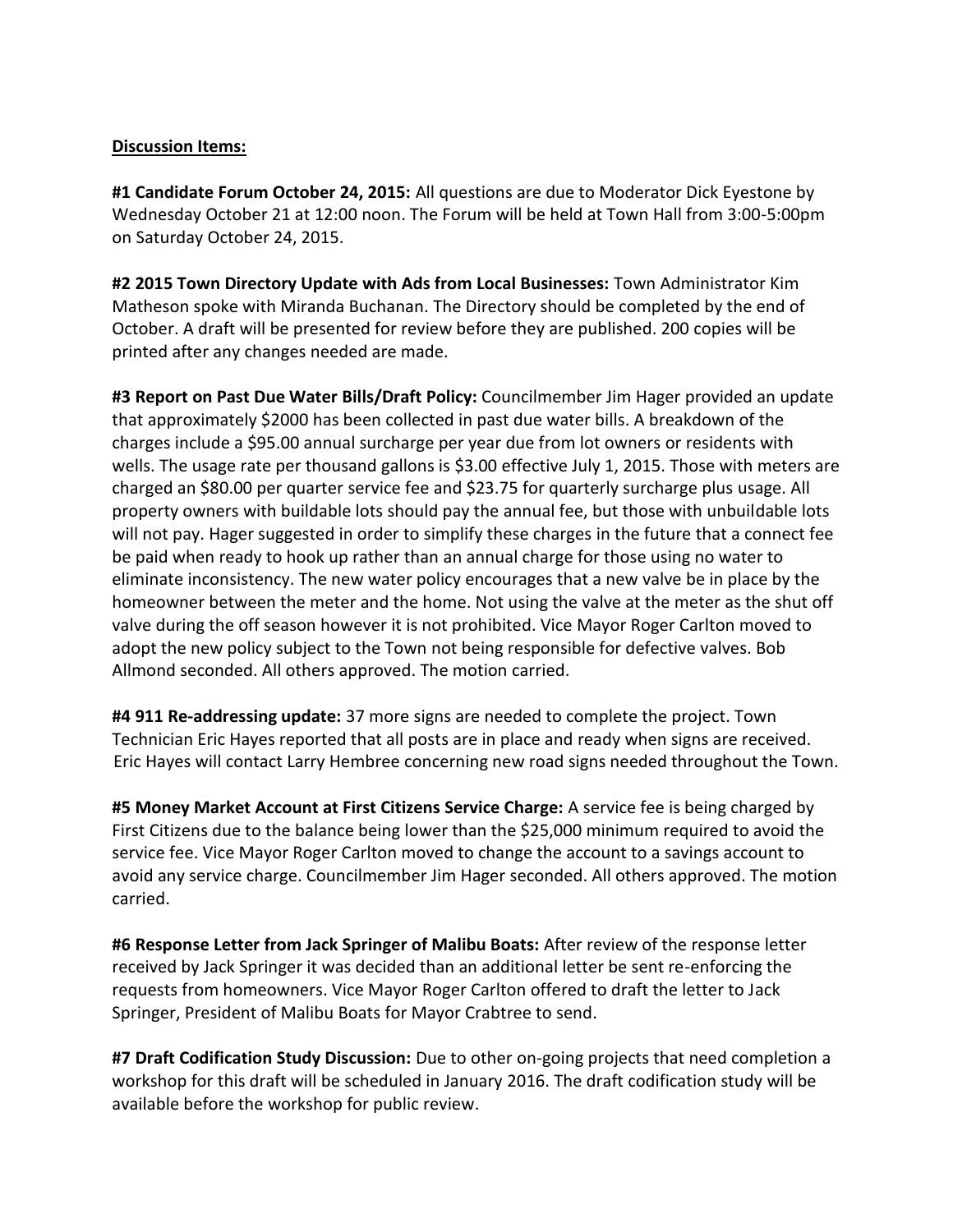**#8 Discussion of Audio Equipment for Town Commission Meetings:** In order to reduce time, paper work, and ink usage in preparation for the monthly meetings it has been suggested that an estimate be obtained for the equipment needed to display material on a TV or projector screen guided from the Towns desktop. Councilmember Jim Hager will obtain the estimate and provide a report at next month's Council Meeting.

**#9 Status Report on Property Tax Collections:** As of October 2015, \$26,346.99 has been collected. \$3369.46 is the unpaid balance from previous years. When preparing the budget for the upcoming year it should be addressed if it is worth paying Graham County to collect the current and past due taxes in the future. The contract with Graham County was a 2 year term and will be up for renewal.

**#10 Status Report on Parking Variance Filing:** There are currently three variances ready to be registered and filed. Town Administrator Kim Matheson committed to file those variances with the Register of Deeds by the end of the week. Letters will be mailed to the remaining by certified mail informing that their variances are null and void. The Town Council agreed with this decision.

**#11 Quote from HMC Paving for Road Repairs in Lakeside and Santeetlah Point:** Public Works Technician Eric Hayes was asked to contact HMC paving for a quote on the re-paving of Santeetlah Point and road repairs in Santeetlah Lakeside. Santeetlah Point has several areas of cracked pavement due to roots from trees along the roadway. Once the estimates are received negotiation will begin with Santeetlah Lakeside regarding taking over the roads and the owners on Santeetlah Point will be contacted to determine if they will help with the cost.

**#12 Discussion of Solution to Frontier Internet and Phone Outages:** It has become a problem for residents that the low lying Frontier phone line attached to Duke Energy power poles has been stolen several times over the past few months leaving many residents without phone or internet service. Town Administrator Kim Matheson will contact both Duke Energy and Frontier requesting a meeting with the Graham County Sheriff and Town Officials to discuss the solution to this problem.

**#13 Review of Security Deposit Policy:** All projects that require large trucks or any type of heavy equipment throughout the Town will be required to pay a cash bond as stated in the building application. This policy has been adopted but this specific requirement has not been enforced consistently. Vice Mayor Roger Carlton suggested that staff be more aware of projects going on and to fully implement the deposit policy in order to protect Town property. The Town Commission concurred.

**#14 Fall Festival at Graham County Schools:** It was agreed to participate in the Fall Festival on October 31, 2015 at Robbinsville High School and purchase candy for the booth. Town Administrator Kim Matheson and Clerk Emily Hooper will hand out the candy.